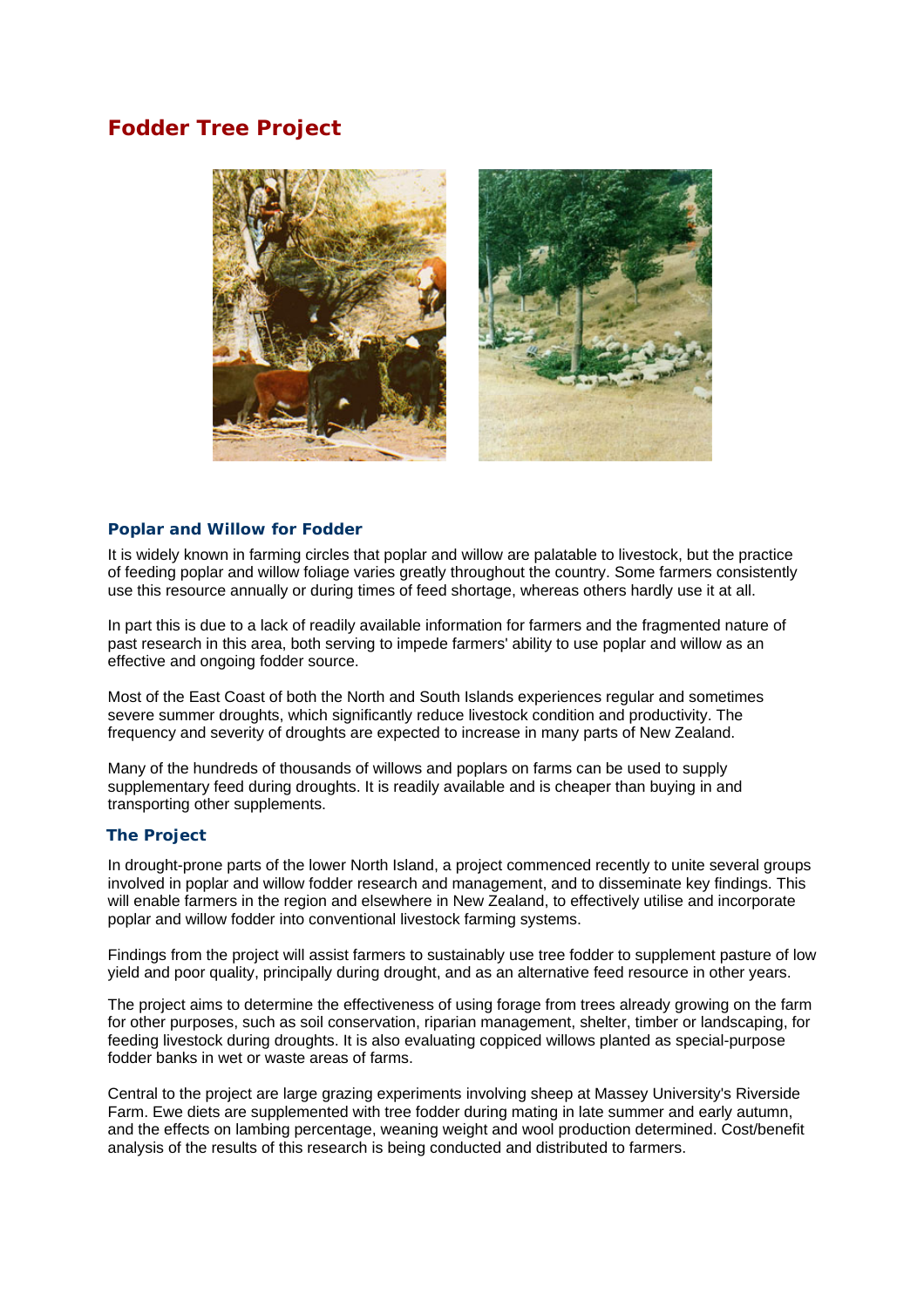Opportunity exists to develop guidelines for the management of trees for forage production, and for the feeding out of tree forage. This information will be based on the experiences of farmers who have used trees for forage, and on published information.

The project is funded mainly by MAF's Sustainable Farming Fund, with support from AGMARDT, Hawke's Bay Regional Council, Massey University, the Riverside Farm Research Trust, Greater Wellington Regional Council and the Willow and Poplar Research Collective.



More details about this project are provided at the MAF Sustainable Farming Fund website (http://www.maf.govt.nz/sff/), under the project title: Lower North Island Group for Drought Relief from Feeding Willow/Poplar (Contract Grant 01/208).

# **The Participants**

This is a farmer-led, technology transfer project for three years, with regional council and technical support from a range of agencies.

- **Project Leader:** Peter Gawith farmer, Gladstone, Wairarapa
- **Contact Person:** Dave Cameron, Greater Wellington Regional Council, Masterton
- **Project Manager:** Dr Grant Douglas, AgResearch, Palmerston North
- Farmers in Wairarapa, Hawke's Bay, Rangitikei
- Hawke's Bay Regional Council, horizons.mw, Greater Wellington Regional Council
- AgResearch
- Baker & Associates
- Greenfields Communications (Deric Charlton)
- **HortResearch**
- Massey University

## **Project Results**

#### **Farmer case studies**

During Spring 2001 farmers in Hawke's Bay, Rangitikei and Wairarapa were interviewed to obtain information on how poplars, willows and other plants could supply fodder for farm animals when they really needed it. The farmers provided a useful cross-section of current fodder tree use.

#### **Benefits to Farm Animals**

Although poplar and willow have been used as supplementary fodder for a long time, very little is known on the effect that this food source has on animal health and liveweight production. Some farmers suspect that stock condition and appearance are improved by the judicious use of poplar or willow fodder. Other farmers will use the fodder to maintain livestock weight during times of drought and view it as a short-term emergency feed.

More recently, trials undertaken by Massey University and the Greater Wellington Regional Council show that poplar and willow can improve ewe reproductive performance during times of drought, sometimes resulting in significant increases in lambing percentage.

#### **Managing Fodder Trees**

Currently most of the poplar and willow resource on farmland is generally planted for soil erosion control or riverbank protection, rather than for fodder production per se. Thus tree spacings and management regimes have generally not taken into account the role of fodder production, and farmers have until now, lacked any quantified means of estimating amounts of fodder available, how to manage the resource and safe but practical means of harvesting.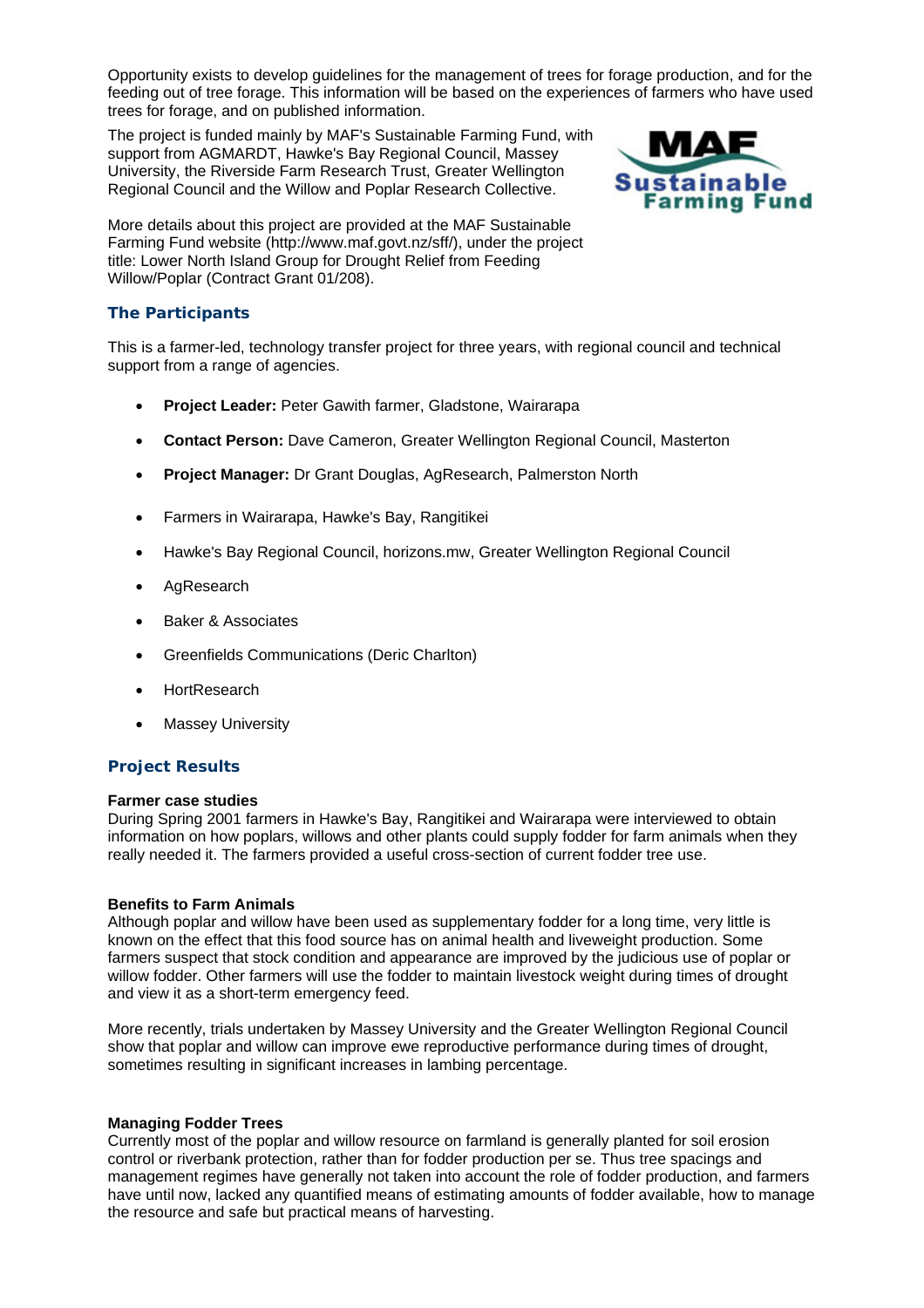# **Estimation of Tree Fodder**

Dr Peter Kemp Institute of Natural Resources Massey University

Over summer 2002/3 a field technician was employed to assist with the cutting down of poplars and willows to measure the quantity of forage available to livestock present.

This work followed on from work last summer and the objective is to develop a method for estimating the forage available in poplars and willows. Trees were measured around Masterton, near Waipukerau and near Taihape.

The work was assisted by the cooperation of farmers in the three regions and the advice of Peter Cameron, Wellington Regional Council, and Neil Faulkner, Hawkes Bay Regional Council. Twenty trees were cut down and measured, including the removal of all edible forage (leaves plus fine stems of 5mm diameter or less).

Tangoio willow trees were measured in all three regions, and the data added to the predictive equation developed last year. The new data confirmed the sound relationship between dbh (diameter and breast height) forage per tree for Tangoio.

Veronese, Weraiti, Otahu poplars were measured near Masterton and Kawa poplar near Taihape. Veronese appears to produce more forage than the other cultivars measured.

The relationship between dbh and forage per tree for poplar cultivars has greater variation than the relationship for Tangoio, but the predictive equations for both now are sufficiently sound to be used by farmers and advisers.

Future work will examine forage produced from trees that have been previously harvested, as to date only intact trees have been measured.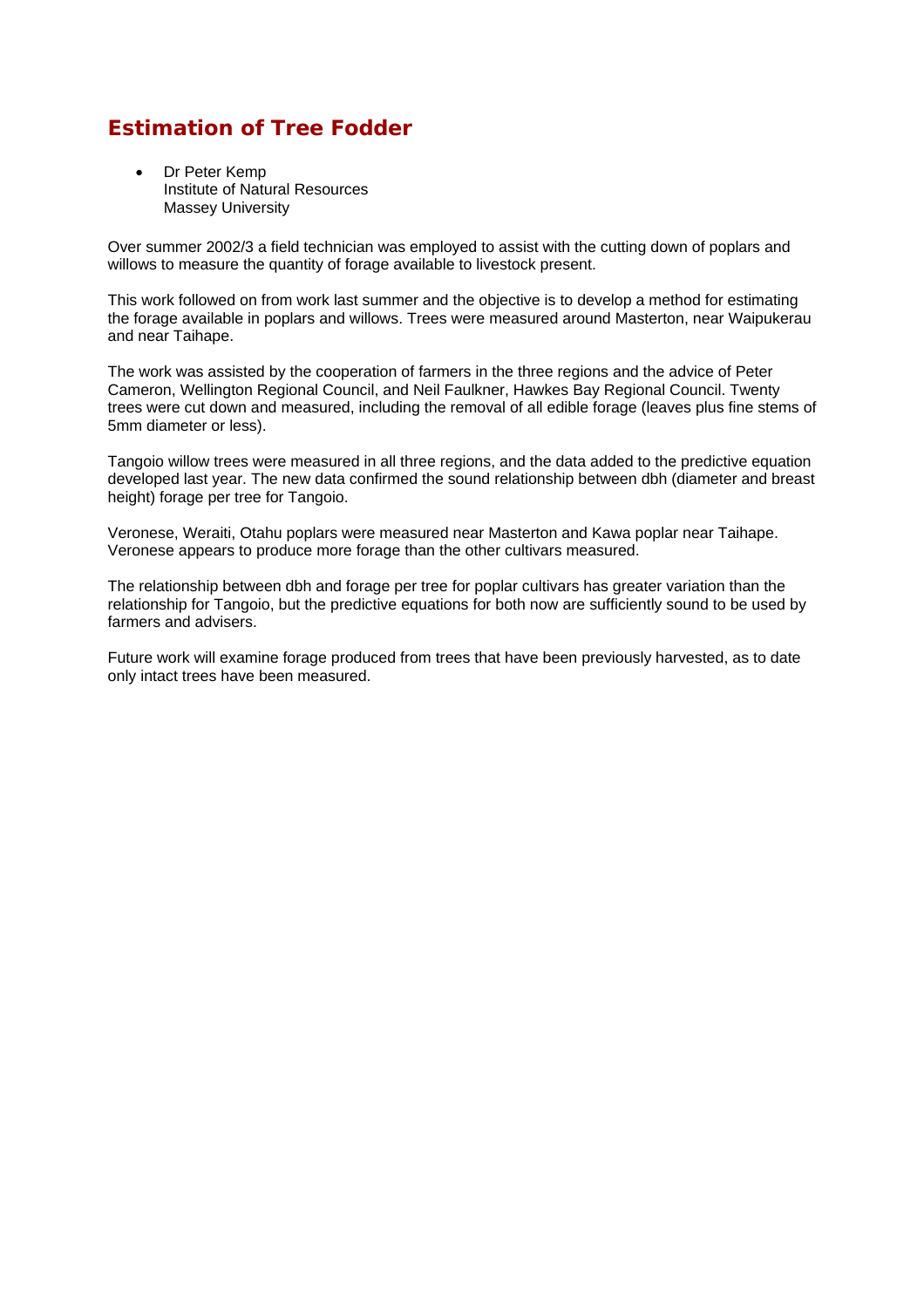# **Tangoio edible forage prediction**

Predicted edible forage in Tangoio willows using trunk circumference or diameter at breast height

| circumference     | dbh               | tree forage |
|-------------------|-------------------|-------------|
| (c <sub>m</sub> ) | (c <sub>m</sub> ) | kg DM/tree  |
| 16                |                   | 0.9         |
|                   | 5                 |             |
| 19                | 6                 | 1.4         |
| 22                | 7                 | 2.0         |
| 25                | 8                 | 2.7         |
| 28                | 9                 | 3.5         |
| 31                | 10                | 4.4         |
| 35                | 11                | 5.5         |
| 38                | 12                | 6.7         |
| 41                | 13                | 8.0         |
| 44                | 14                | 9.5         |
| 47                | 15                | 11.1        |
| 50                | 16                | 12.8        |
| 53                | 17                | 14.7        |
| 57                | 18                | 16.8        |
| 60                | 19                | 18.9        |
| 63                | 20                | 21.3        |
| 66                | 21                | 23.7        |
| 69                | 22                | 26.4        |
| 72                | 23                | 29.2        |
| 75                | 24                | 32.1        |
| 79                | 25                | 35.2        |
| 82                | 26                | 38.5        |
| 85                | 27                | 41.9        |
| 88                | 28                | 45.5        |
| 91                | 29                | 49.2        |
| 94                | 30                | 53.2        |
|                   |                   |             |

70.0 p 60.0  $y = 0.0244x^{2.2699}$ edible kg DM/tree 50.0  $r^2 = 0.93$ 40.0 30.0  $20.0$  $10.0$  $0.0$ 0  $10$ 20 30 40 DBH (cm)

# **Poplar cultivars edible forage**

Predicted edible forage (leaves and < 5 mm stem) in Veronese poplar trees using tree trunk circumference and diameter at breast height.

| circumference | dbh  | forage       |
|---------------|------|--------------|
| (cm)          | (cm) | (kg DM/tree) |
| 19            | 6    | 1.3          |
| 22            | 7    | 1.7          |
| 25            | 8    | 2.2          |
| 28            | 9    | 2.8          |
| 31            | 10   | 3.4          |
| 35            | 11   | 4.1          |
| 38            | 12   | 4.9          |
| 41            | 13   | 5.8          |
| 44            | 14   | 6.7          |
| 47            | 15   | 7.6          |
| 50            | 16   | 8.7          |
| 53            | 17   | 9.7          |
| 57            | 18   | 10.9         |
| 60            | 19   | 12.1         |
| 63            | 20   | 13.4         |
| 66            | 21   | 14.8         |
| 69            | 22   | 16.2         |
| 72            | 23   | 17.7         |

Poplar cultivars edible forage



### Tangoio edible forage prediction